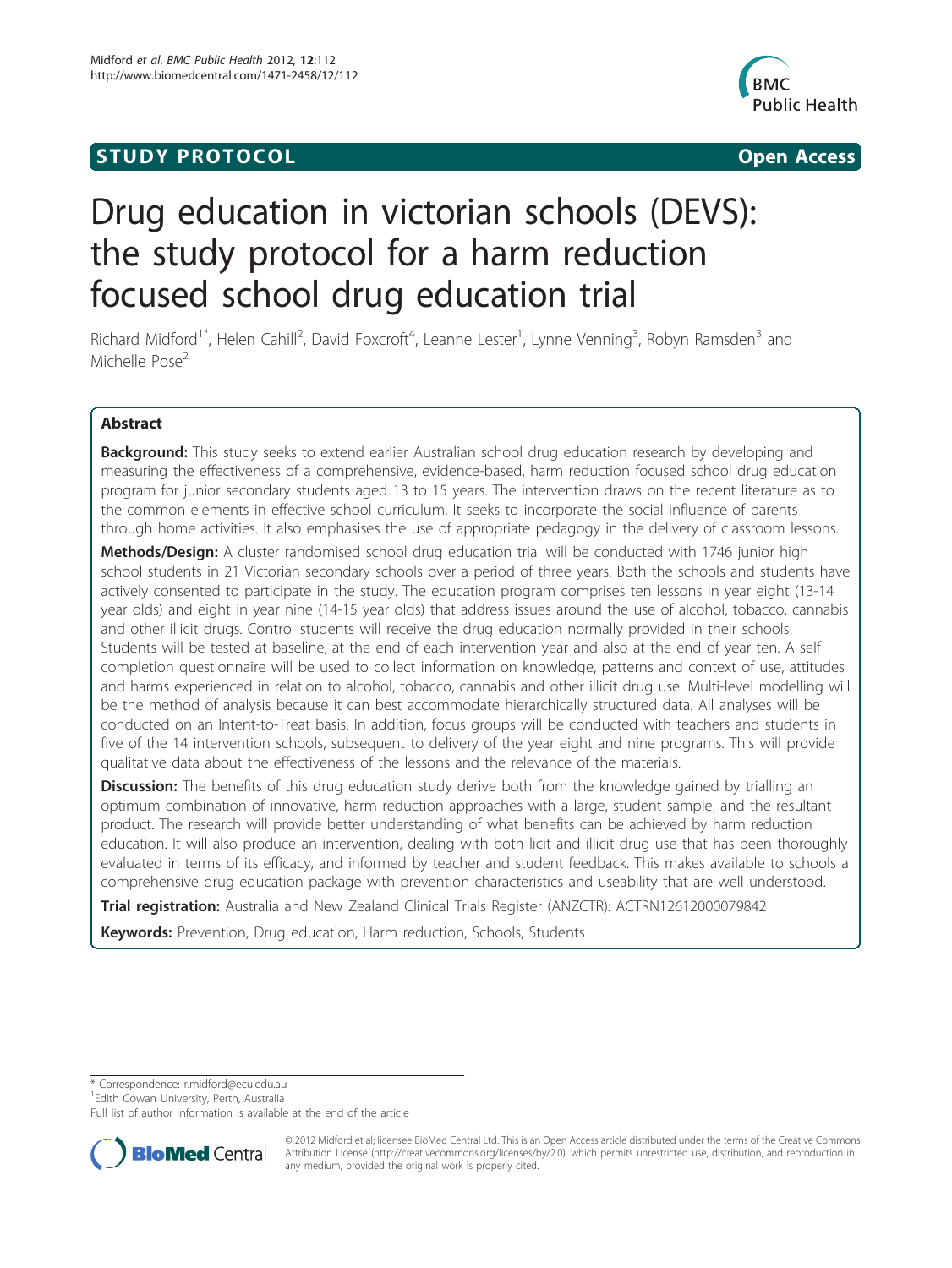# **Background**

The health and social costs associated with alcohol and other drug (AOD) use are considerable and fall most heavily on young people [[1-3](#page-6-0)]. This in itself is an argument for early AOD prevention programs. School drug education offers the potential to prevent problems by equipping young people with the knowledge and skills to make responsible decisions about AOD use, and it has near universal reach in developed countries where the great majority of young people attend secondary school [[4](#page-6-0)]. However, historical approaches to school drug education have not been particularly successful at reducing AOD use [\[5-7](#page-6-0)]. This then poses the question as to whether effectiveness should be measured by abstinence or reduced use, or whether harm reduction is a more realistic and useful measure. Harm reduction programs offer greater promise of achieving worthwhile benefit because they have the flexibility to select strategies on the basis of evidence of effect. Within this model abstinence or reduced use strategies may be chosen if there is evidence that they reduce harm, but they are not goals in their own right [[8\]](#page-6-0).

The School Health and Alcohol Harm Reduction Project (SHAHRP) demonstrated the effectiveness of a skills based, harm reduction intervention. Students who received the SHAHRP program experienced 22.9% less alcohol-related harm than their control peers [[9\]](#page-6-0). A more recent study of computerised harm reduction prevention similarly reported that alcohol consumption, risky drinking and alcohol-related harms increased to a lesser extent among female intervention students, although there was no program effect among male students [[10\]](#page-6-0). A related study that targeted cannabis, as well as alcohol, found that weekly alcohol consumption of intervention students decreased, while that of their control peers increased. The frequency of drinking to excess also increased to a lesser extent among the intervention students [[11\]](#page-6-0).

Drug education has developed considerably in Australia over the past decade. However, evidence-based practice tends to be best reflected in demonstration programs that focus on a single drug type, such as alcohol [[9,12](#page-6-0)]. The most recent findings have not been brought together in a mass drug education program that targets all forms of drug use and can be readily accommodated within a secondary school health curriculum. Past classroom-based programs have not well exploited the important influence that parents have on their children in terms of AOD choices and the likely benefits of increased communication on this issue [[13](#page-6-0)]. Finally, while most Australian school drug education programs are grounded in the research literature and principles of effective practice there has been insufficient attention to the pedagogy required to deliver effective classroom lessons [[14](#page-6-0)]. Drug education is most effective when inclusive, interactive teaching strategies actively engage students in the learning process [[14,15](#page-6-0)]. However, reviews of drug education program implementation consistently identify a breakdown in fidelity when learning tasks are interactive [\[16](#page-6-0)-[18](#page-6-0)].

This research study seeks to extend earlier Australian harm reduction education research by investigating the prevention effects of a single program for both licit and illicit drugs. The size and nature of the intervention have been tailored to facilitate incorporation within an already crowded school curriculum. It draws on the recent literature as to the common elements in effective school drug education programs [[19-22](#page-6-0)]. It seeks to incorporate the social influence of parents through structured home activities that complement the classroom lessons. It emphasises the use of appropriate pedagogy through two days of training, where participatory delivery of each lesson is modelled to ensure teachers are equipped to teach the program as intended. All these elements have been trialled and refined during the course of a two year pilot program that was undertaken in four Victorian government secondary schools (three intervention and one control) [[23](#page-6-0)].

#### Conceptual underpinnings

The intervention at the heart of this study is grounded in social learning theory, which posits that human learning occurs in a social context [[24](#page-6-0)]. In this model, drug use is socially learned through modelling, imitation and reinforcement, and influenced by an individual's cognitions, attitudes, and beliefs. The corollary is that drug education can use the same learning processes to equip students with the skills to recognise these influences and develop a repertoire of counter behaviours. Social learning theory underpins all of the most effective school drug education programs, and a number of researchers have indicated that it should be the model of choice in any prevention program [[7,19,25\]](#page-6-0).

The intervention also draws on two other theoretical models, poststructuralist subjectivity and cognitive dissonance. Poststructuralist subjectivity theory provides a way of understanding how students' self concepts, and hence their approach to drug use, can change. Cognitive dissonance theory provides a way of understanding how students resolve conflicting ideas on drug use.

Poststructuralist subjectivity theory refers to the ways in which the social world is involved in shaping an individuals' sense of self [[26](#page-6-0),[27](#page-6-0)]. It posits that cultural norms and expectations shape the individual's sense of who they can or should be, and identifies the importance of a 'sense of belonging' to identity formation [[28](#page-6-0)]. In this process of subjectification, identity is continuously under construction, maintenance and re-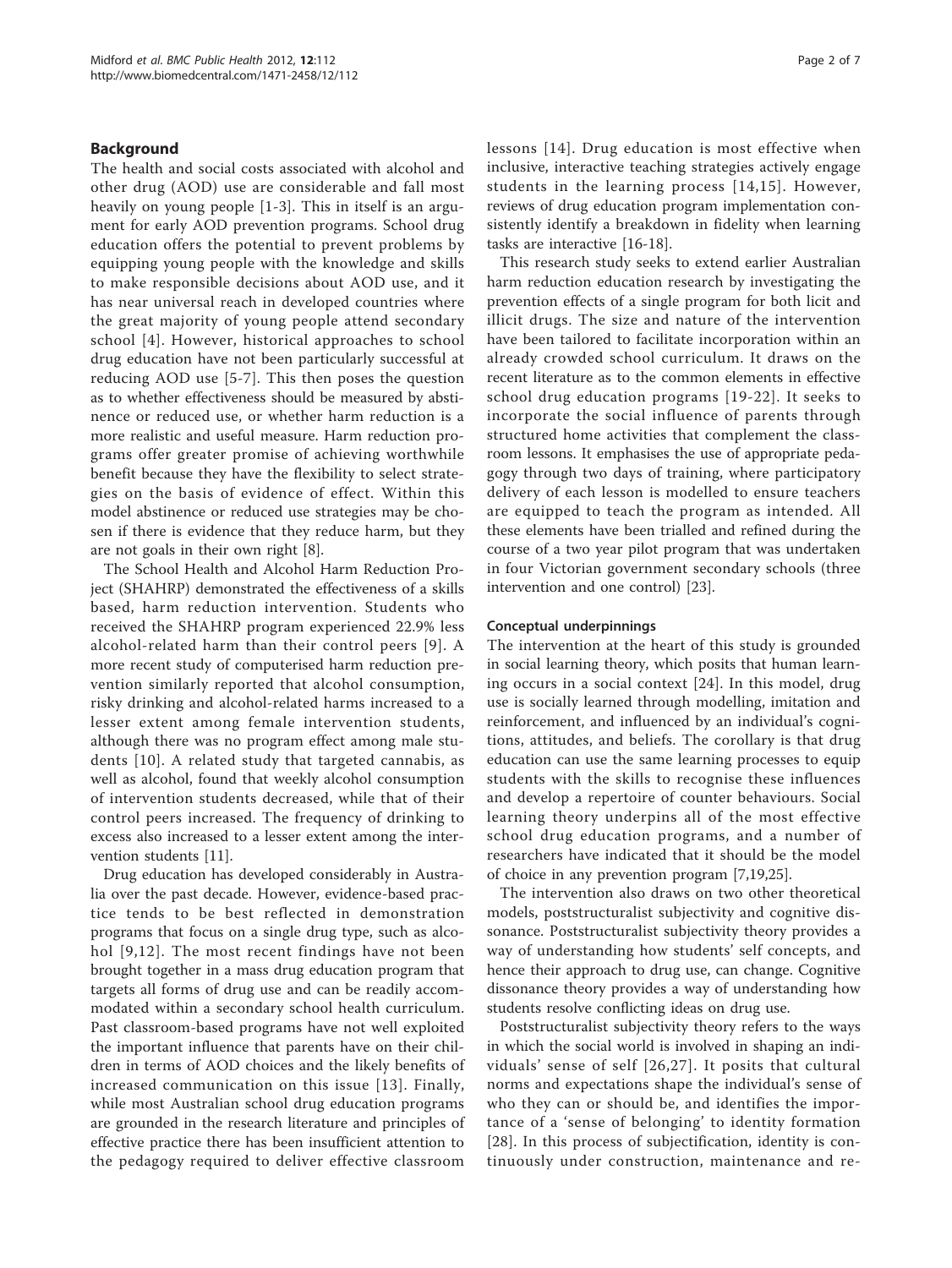construction, and hence open to change, particularly change that is social and collective in nature. Thus participatory and collective learning methods become the vehicle for the creation of new norms and possibilities in the peer group [\[14,15,29\]](#page-6-0).

Festinger's theory of cognitive dissonance posits that contradictory cognitions, or cognitive dissonance, cause mental discomfort [[30](#page-6-0)]. This serves as a driving force that compels a person to adopt new thoughts or beliefs, or to modify existing beliefs, so as to reduce the amount of dissonance between cognitions. The education intervention used in this study does not tell students what they should think or how they should behave in terms of drug use. Rather, it provides a social learning process whereby the students reach their own conclusions through exploration of drug use issues. By guiding students through an interactive discovery process that involves articulation of responsible drug use behaviour their ownership of that behaviour is reinforced and they are less likely to behave in a contrary manner.

## Aims and hypothesis

The aim of this study is to develop and assess the effectiveness of a comprehensive, evidence-based, harm reduction focused school drug education program for year eight and nine students by undertaking a cluster randomised trial with 21 secondary schools in the Victorian state of Australia. The specific hypothesis is that while the intervention students may not be any less likely to take up use of alcohol, tobacco and illicit drugs they will be more likely to consume in a less risky manner and experience less harms associated with use.

# Methods/design

## Study design

Twenty one Victorian government high schools have been recruited to the study. The schools were then allocated to four strata: six schools to metro location, high SES; three schools to rural location, high SES; six schools to metro location, low SES; six schools to rural location, low SES. This approximated the proportion of Victorian secondary schools in each category. Within each strata the schools were then randomly allocated to intervention or control conditions on a two to one proportion to allow more precise statements about the effects of the intervention [\[31](#page-6-0)]. Random allocation and allocation concealment were achieved by one member of the research team writing the names of each school on identical paper chits which were then folded to conceal the name. The same researcher also created seven chits with the word control and 14 with the word intervention. These were similarly folded to conceal the words. The chits with the school name and those designating allocation were placed in separate containers. A

different member of the team then simultaneously drew out a chit with the name of a school and a chit designating either control or intervention allocation.

The study will follow a cohort of students from the start of year eight, when most are 13 years old, to the end of year ten, when most would have turned 16. Pre intervention, baseline testing will occur at the beginning of year eight (Mar/Apr). The first phase of the drug education intervention will occur in the middle of that year (Jul/Sep). Post 1 testing will occur at the end of the same year (Nov/Dec), approximately 8 months subsequent to baseline. The second phase of the drug education intervention for the students, now in year nine, will occur in the middle of the second year of the study. Post 2 testing will occur at the end of the second year. In the third year, when the students are in year ten, no further drug education lessons will be provided as part of this study, but schools will continue with their usual year ten drug education curriculum. Post 3 testing will occur at the end of the year. Throughout the study control students will receive the drug education normally provided by their school. The research sequence is illustrated in Figure [1.](#page-3-0) Fidelity data will be collected from all participating teachers on a lesson by lesson basis via an on-line survey. In addition, focus groups/interviews will be used to collect qualitative information about the relevance and suitability of lesson materials from students and teachers in a sample of five of the 14 intervention schools following delivery of both the year eight and the year nine program. The student focus groups will be one hour in duration with a roughly even mix of six to eight males and females. Teacher interviews will also be one hour long with either individuals, or small groups of two to three respondents.

## Sample size calculation

The ability to detect small changes in substance use, knowledge, attitudes and harms experienced is central to this study. The primary outcome is a change in alcohol consumption patterns and associated harm, and accordingly sample size estimations are based on detecting a small effect size of .15 in relation to these measures. This effect size was chosen on the basis of previous school drug education studies [\[9,32](#page-6-0)].

The target sample size has been estimated using G\*Power v.3.1.3 software where  $\alpha = 0.05$  and 1- $\beta$  error probability = 0.95 [[33\]](#page-6-0). Assuming simple random sampling, a total sample size of 364 is required at the end of the study. However, there is a design effect due to the loss of effectiveness created by cluster sampling. The design effect for the SHAHRP study, which took into consideration the effect of clustering by school and a 15% annual rate of student attrition, was calculated to be 1.48. Using this correction, a total sample size of at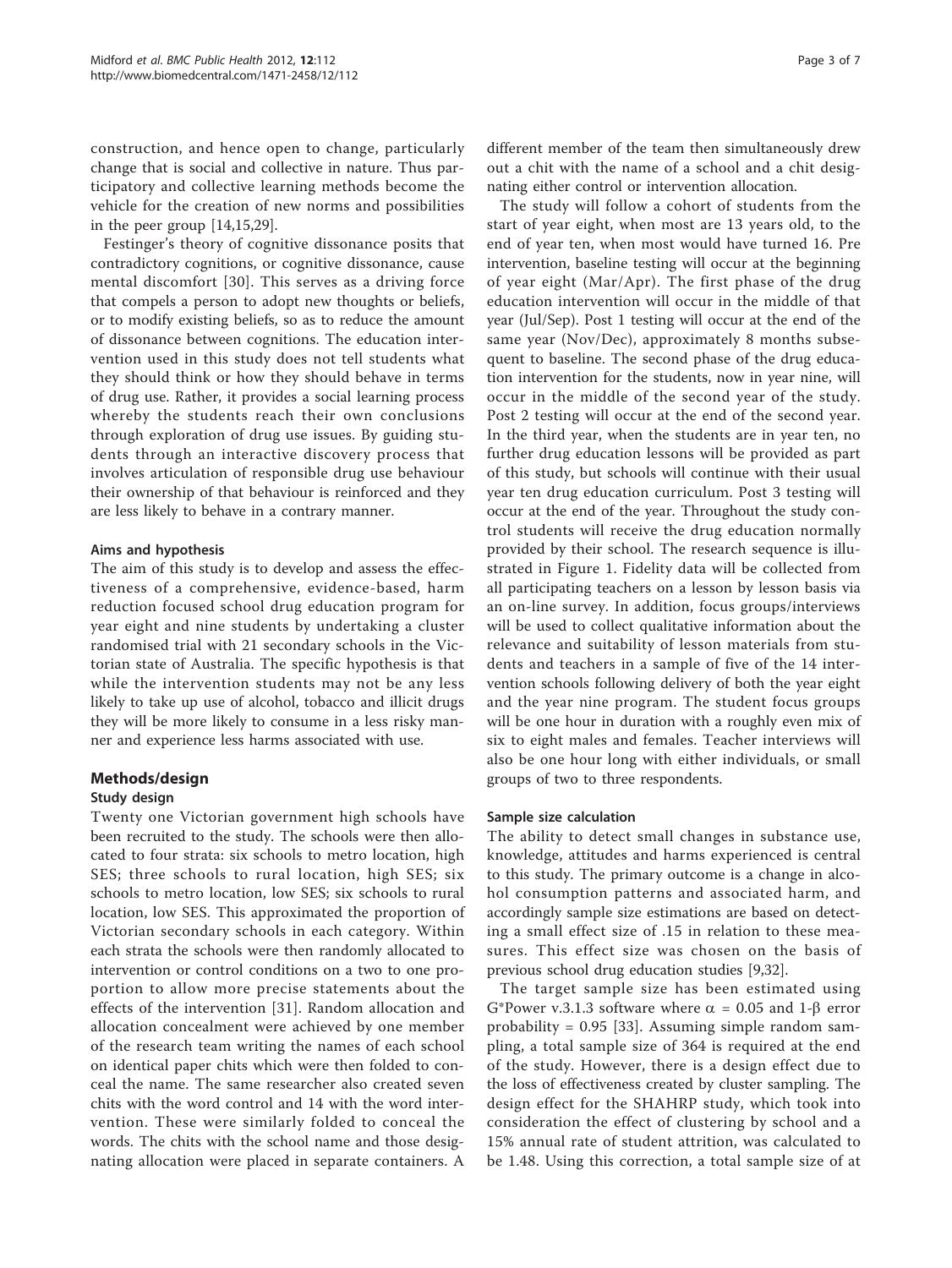<span id="page-3-0"></span>

least 539 is required to test the effectiveness of the intervention.

# Sample

The participating students attended the 21 Victorian government secondary schools that had agreed to participate in this project. Four schools are located in metropolitan Melbourne; ten are located in metropolitan fringe and major regional areas; and seven are in regional and rural areas. The student populations of six schools are in the medium high/high range in term of socioeconomic status, as measured by the Department of Education and Early Childhood Development's (DEECD) Student Family Occupation (SFO) index. The student populations of ten schools are in the medium range. The student populations of five schools are in the low range. Written active consent was sought from the 2700 year eight students in the 21 participating schools and their parents. Of this total population 1746 or 64.7% agreed to participate in the research. Intervention students numbered 1230. Control students numbered 516.

# The drug education intervention

The student intervention material and an accompanying teacher implementation manual and teacher training program have been developed from material trialled in the pilot program [\[23](#page-6-0)], which in turn drew on a range of earlier Australian research and development projects in drug education and resilience education. These included the School Health and Alcohol Harm Reduction Project (SHAHRP) and GET WISE: Working on Illicits in School Drug Education [[9,34\]](#page-6-0). The education

program comprises 10 lesson plans in year eight and 8 in year nine that address issues around the use of alcohol, tobacco, cannabis and other illicit drugs (see Table [1\)](#page-4-0). Experience from the SHAHRP study indicated that this number of lessons can provide adequate coverage and be accommodated within a secondary school curriculum. A number of tasks are designed to be undertaken at home in collaboration with a parent so as to draw out their influence on decision-making about drug use [[35](#page-6-0)]. As alcohol is the most commonly used drug by Australian young people, and the drug that causes them the greatest harm, it will receive the greatest coverage, followed by tobacco and cannabis.

The education program incorporates the elements of effective practice identified by reviews of school drug education [\[19-22,25,36\]](#page-6-0). This literature identifies the importance of basing programs on evidence of proven effect; the needs of students; provision of essential knowledge; adequate coverage of salient issues; and use of interactive learning strategies that enhance negotiation skills, involve participants in problem-solving and engage them in deconstructing the social pressures and perceived norms around drug use. The curriculum is also informed by research in the field of resilience education that identifies social competence, problem-solving, autonomy and a sense of purpose as key attributes of resilient young people [[37](#page-6-0)], and highlights the importance of participatory and developmentally appropriate learning strategies in enhancing social and emotional learning [[38](#page-6-0)].

Each year all teachers delivering the classroom program will participate in an intensive two-day professional learning program that provides a grounding in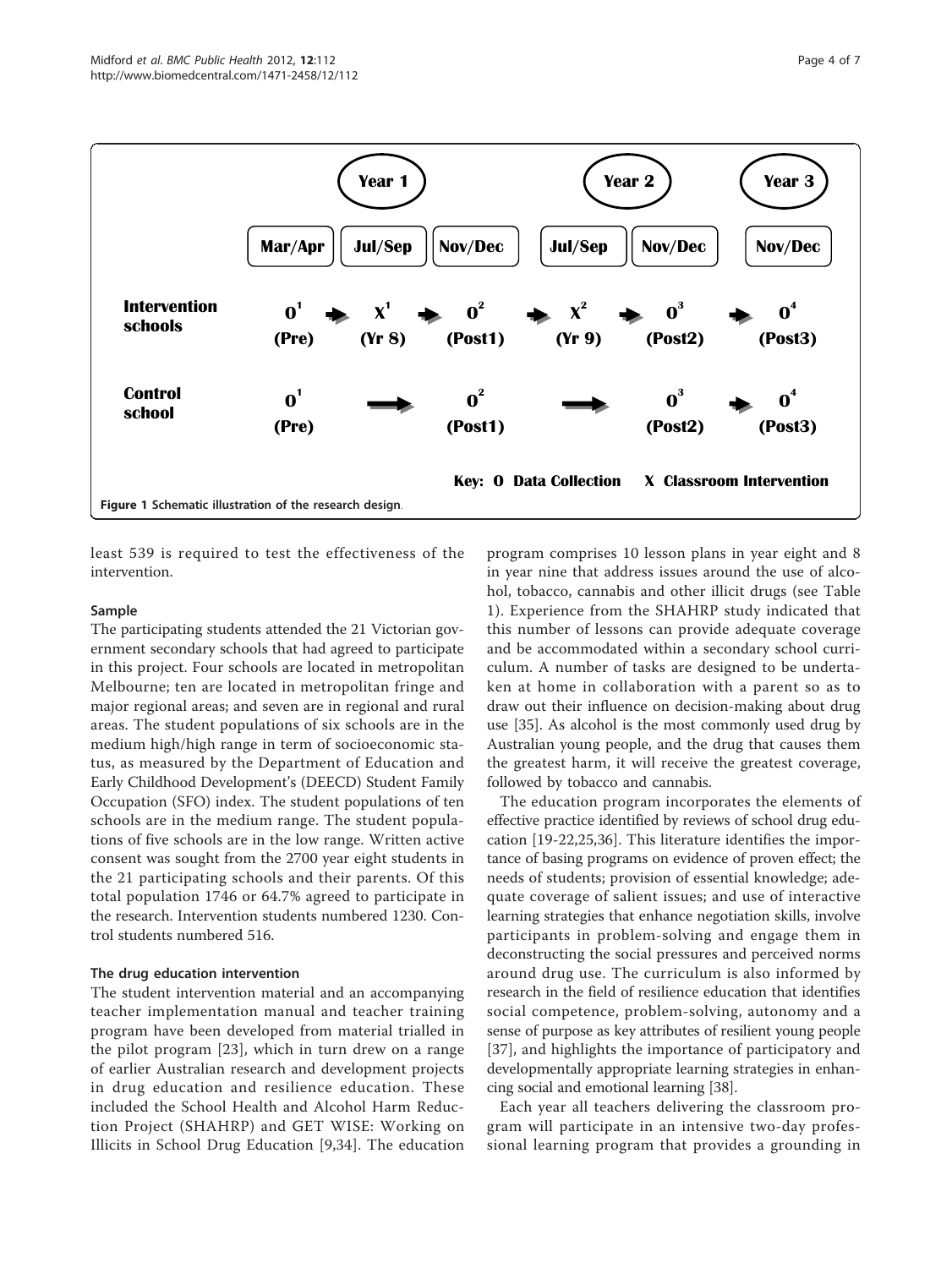<span id="page-4-0"></span>

| Table 1 Year eight and year nine lesson plans |  |  |  |  |  |  |  |
|-----------------------------------------------|--|--|--|--|--|--|--|
|-----------------------------------------------|--|--|--|--|--|--|--|

| Lesson         | Year <sub>8</sub>                                                                                                                                                                                          | Year 9                                                                                                                                                                                |
|----------------|------------------------------------------------------------------------------------------------------------------------------------------------------------------------------------------------------------|---------------------------------------------------------------------------------------------------------------------------------------------------------------------------------------|
|                | WHAT IS A DRUG? - Introduction, agreements, definitions and drug<br>categories                                                                                                                             | PRIORITIES AND CONCERNS - Identifying what young people value<br>and worry about and what worries they have around drugs                                                              |
| $\overline{2}$ | ALCOHOL AND EFFECTS AND STANDARD DRINKS - How alcohol<br>effects the body, assessing harms associated with use, pouring<br>standard drinks, understanding blood alcohol content and safer<br>levels of use | FACING FACTS AND FINDING SOLUTIONS - Alcohol and Cannabis-<br>quidelines on use and the research that informs them                                                                    |
| 3              | PARTY BEHAVIOURS AND ALCOHOL - The relationship between<br>levels of alcohol use and the risk of harm to self and others                                                                                   | USING YOUR RESOURCES - Pouring standard drinks, matching harms<br>to levels of alcohol use, identifying strategies to reduce harm                                                     |
| $\overline{4}$ | PREVALENCE AND NORMS - Dispelling myths about levels of drug<br>use amongst young people, identifying reasons for use/non -use                                                                             | WINDING UP, WINDING DOWN - Learning about the effects/risks of<br>Amphetamine type stimulants, identifying drug-free ways of achieving<br>'high' and 'serene' states of mind          |
| 5              | TOBACCO - Considering gender differences in relation to smoking;<br>the impact of media messages                                                                                                           | DRUGS, DISINHIBITION, SEXUAL VULNERABILITY AND VIOLENCE -<br>Discussing sexual vulnerability in relation to drug use, identifying<br>strategies for avoiding or reducing harm         |
| 6              | CANNABIS - Information about cannabis and its effects, identifying<br>risks associated with Cannabis use                                                                                                   | INVISIBLE RISKS - Information about injecting drug use, blood-borne<br>viruses and methods of protection                                                                              |
| 7              | RISK REDUCTION - Assessing risk and developing strategies to avoid<br>or minimise harm                                                                                                                     | PERSONAL CONFIDENCE - AND DRUG USE - Developing and<br>rehearsing positive self talk, refusal skills and tactics for peer<br>negotiation                                              |
| 8              | INFLUENCES - Identifying social and media influences to use<br>alcohol                                                                                                                                     | GETTING HELP AND TALKING WITH ADULTS - Information about<br>heroin, rehearsing steps for practical first aid in situations involving<br>overdose, rehearsing help seeking with adults |
| 9              | OPTIONS AND DECISIONS - Generating and rehearsing strategies to<br>reduce harms associated with drug use                                                                                                   |                                                                                                                                                                                       |
| 10             | STANDING UP FOR YOURSELF - Providing peer support, using<br>assertion skills in situations involving alcohol                                                                                               |                                                                                                                                                                                       |

the evidence-base informing the study and active sampling of each of the lesson activities they will be teaching their students. Emphasis will be given to modelling and explicit leadership coaching in use of the participatory methods.

#### Student survey instrument and measurement of change

The survey instrument to measure change is a development of the self-completion questionnaire used in SHAHRP and was trialled in the pilot research that preceded this study [\[9](#page-6-0),[23](#page-6-0)]. Self-report is well accepted practice in studies of this type and research indicates little inconsistency between self report and other measures of drug use [\[39](#page-6-0),[40](#page-6-0)] The instrument will collect information on knowledge, patterns and context of use, attitudes and harms experienced in relation to alcohol, tobacco, cannabis and other illicit drug use. As was done in the pilot study, scales will be constructed to measure overall change in AOD knowledge (38 items), attitudes (4/5 items per drug type), and harms (5/10 items per drug type)

A student generated code, based on easily remembered fragments of personal information, is used to maintain confidentiality, while allowing individual matching over the course of the study. As part of the pilot research, feedback was obtained from experts in school drug education and students in the target group. This indicated the instrument had both content and face validity. The Cronbach's alpha test was used to measure the internal consistency of the AOD knowledge, attitude and harm scales generated from the pilot survey responses. The results for the pilot AOD knowledge and alcohol, tobacco, cannabis and other drugs attitude and harm scales are presented in Table [2](#page-5-0). The internal consistency co-efficient of all indices was significant. In the case of the knowledge scale and all the harm scales the respective co-efficients were high ( $\alpha$  = .609-.949), indicating each scale was a good measure of the intended single latent construct [[41](#page-6-0)]. The attitude scale co-efficients were lower, although still significant. Factor analysis of the attitudes towards alcohol, tobacco and other drugs indicated there were two main factors in the data accounting for between 53.5% and 57.9% of the total variation in each case. One factor pertained to attitudes about knowledge and communication; the other pertained to attitudes about harm.

## Blinding

Participants cannot be blinded to intervention in this sort of psycho-social educational intervention, nor can program deliverers or outcome assessors.

# Research ethics

The study was approved by Edith Cowan University's and the University of Melbourne's human research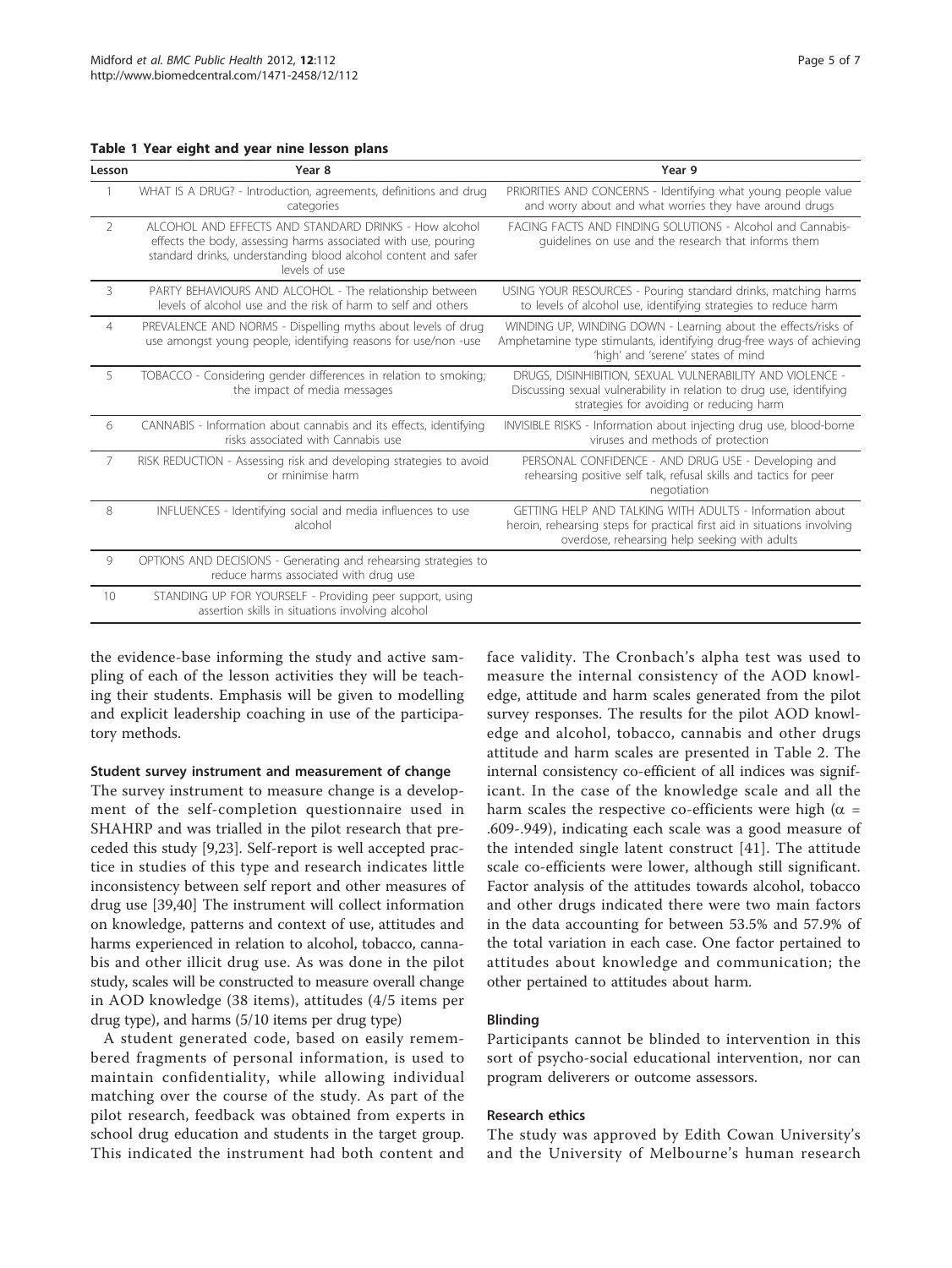| Scale                         | alpha | p       | <b>Component factors</b>    | % of variance |
|-------------------------------|-------|---------|-----------------------------|---------------|
| Knowledge scale               | .859  | < 0.001 |                             |               |
| Attitudes towards alcohol     | .387  | < 0.001 | Knowledge and communication | 30.6          |
|                               |       |         | <b>Harm</b>                 | 23.5          |
| Alcohol harm scale            | .949  | < 0.001 |                             |               |
| Attitudes towards tobacco     | .445  | < 0.001 | <b>Harm</b>                 | 32.4          |
|                               |       |         | Knowledge and communication | 21.1          |
| Tobacco harm scale            | .802  | < 0.001 |                             |               |
| Attitudes towards cannabis    | .548  | < 0.001 |                             |               |
| Cannabis harm scale           | .891  | < 0.001 |                             |               |
| Attitudes towards other drugs | .284  | < 0.001 | Knowledge and communication | 32.7          |
|                               |       |         | <b>Harm</b>                 | 25.2          |
| Other drugs harm scale        | .609  | < 0.001 |                             |               |

<span id="page-5-0"></span>Table 2 Internal consistency of knowledge, attitude and harm scales

ethics committees. It was also approved by the Research Branch, Education Policy and Research Division of the Victorian Department of Education and Early Childhood Development.

## Statistical analysis

Multi-level modelling can best accommodate hierarchically structured data and will be used in this analysis, adjusting for any baseline differences between the intervention and control groups [\[42,43\]](#page-6-0). The hierarchy in this longitudinal multi-level dataset comprises level 1 units (occasions of repeated measurement), nested within the level 2 units (the individual student), nested within the level 3 units (the school). Stata version 10.0 will be used for model fitting, with a three-level mixed regression model fitted to the data to account for the repeated observations [\[44](#page-6-0)]. If necessary, the knowledge, consumption and harm scales will be log-transformed to satisfy the assumption of normality. If normality cannot be achieved by log-transformation, non-parametric procedures will be used for analysis. All analyses will be conducted on an Intent-to-Treat basis. Complete-case analysis (CCA) will be complemented with multiple imputation analysis (MIA) to account for missing data.

# **Discussion**

The benefits of undertaking this harm reduction focused drug education demonstration program derive both from the knowledge gained by trialling an optimum combination of evidence derived approaches with a large, representative student sample, and the resultant product. The program targets alcohol, tobacco and illicit drug use; draws on research that consistently identifies a core set of effective practice elements and is rigorously evaluated over an extended period. The program also does not simply rely on the traditional measures of effectiveness, namely abstinence or reduced use. Harms associated with use are also measured as valid indicators of program effect. This will provide a broader understanding of what benefits can be achieved by school drug education. By the end of the study a well documented, comprehensive drug education package will have been produced. It will be of a size able to be accommodated within a secondary school's health curriculum and the evaluation findings will provide evidence as to its potency. This makes available to schools a readily useable drug education program with well understood prevention characteristics.

#### Acknowledgements

This study is jointly funded by the Australian Research Council and the Victorian Department of Education and Early Childhood Development through Australian Research Council linkage grant LP100100798

#### Author details

<sup>1</sup>Edith Cowan University, Perth, Australia. <sup>2</sup>The University of Melbourne, Melbourne, Australia. <sup>3</sup>Victorian Department of Education and Early Childhood Development, Melbourne, Australia. <sup>4</sup>Oxford Brookes University, Oxford, UK.

#### Authors' contributions

RM obtained funding for the study, co-ordinated the design of the study, contributed to the design of the intervention materials and was the lead author of this study protocol. HC co-ordinated the design of the intervention materials and contributed to the study design and the drafting of this study protocol. DF contributed to the study design and the drafting of this study protocol. LL contributed to the study design and the drafting of this study protocol. LV recruited the study schools and contributed to the study design, the design of the intervention materials and the drafting of this study protocol. RR contributed to the study design, the design of the intervention materials and the drafting of this study protocol. MP contributed to the design of the intervention materials and the drafting of this study protocol. All authors read and approved the final manuscript

#### Competing interests

The authors declare that they have no competing interests.

Received: 18 January 2012 Accepted: 10 February 2012 Published: 10 February 2012